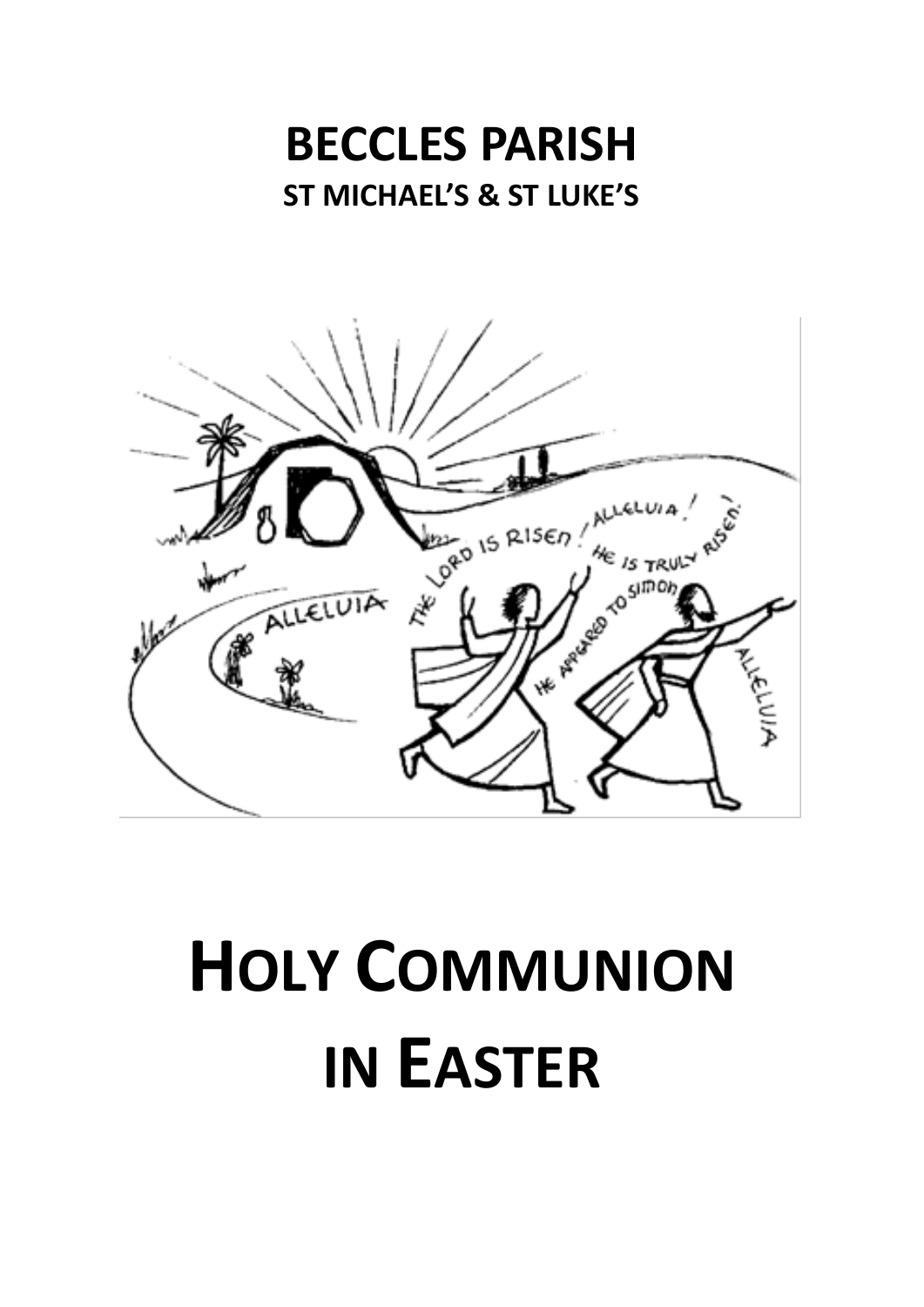## **Holy Communion in Eastertide**

*At several points in the service a choice of texts is provided separated by a vertical line, the left hand text is used before the Ascension and the right hand text after.*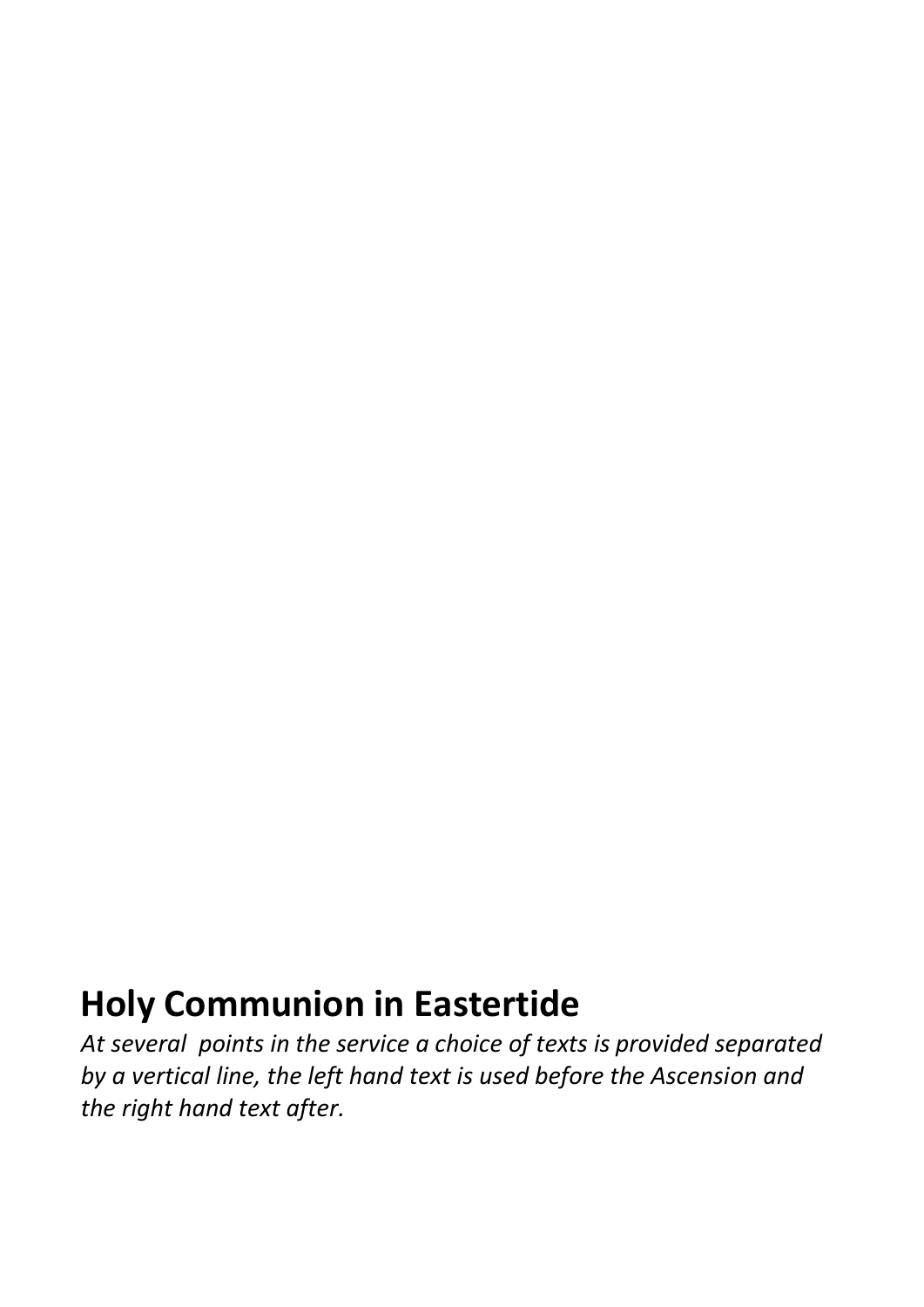## *The Gathering*

*Words of welcome or introduction may be said*

## **The Greeting**

Grace, mercy and peace from God our Father and the Lord Jesus Christ be with you **and also with you.** Alleluia. Christ is risen. **He is risen indeed. Alleluia.**

#### **Hymn**

#### **Prayer of Preparation**

**Almighty God, to whom all hearts are open, all desires known, and from whom no secrets are hidden: cleanse the thoughts of our hearts by the inspiration of your Holy Spirit, that we may perfectly love you, and worthily magnify your holy name; through Christ our Lord. Amen.**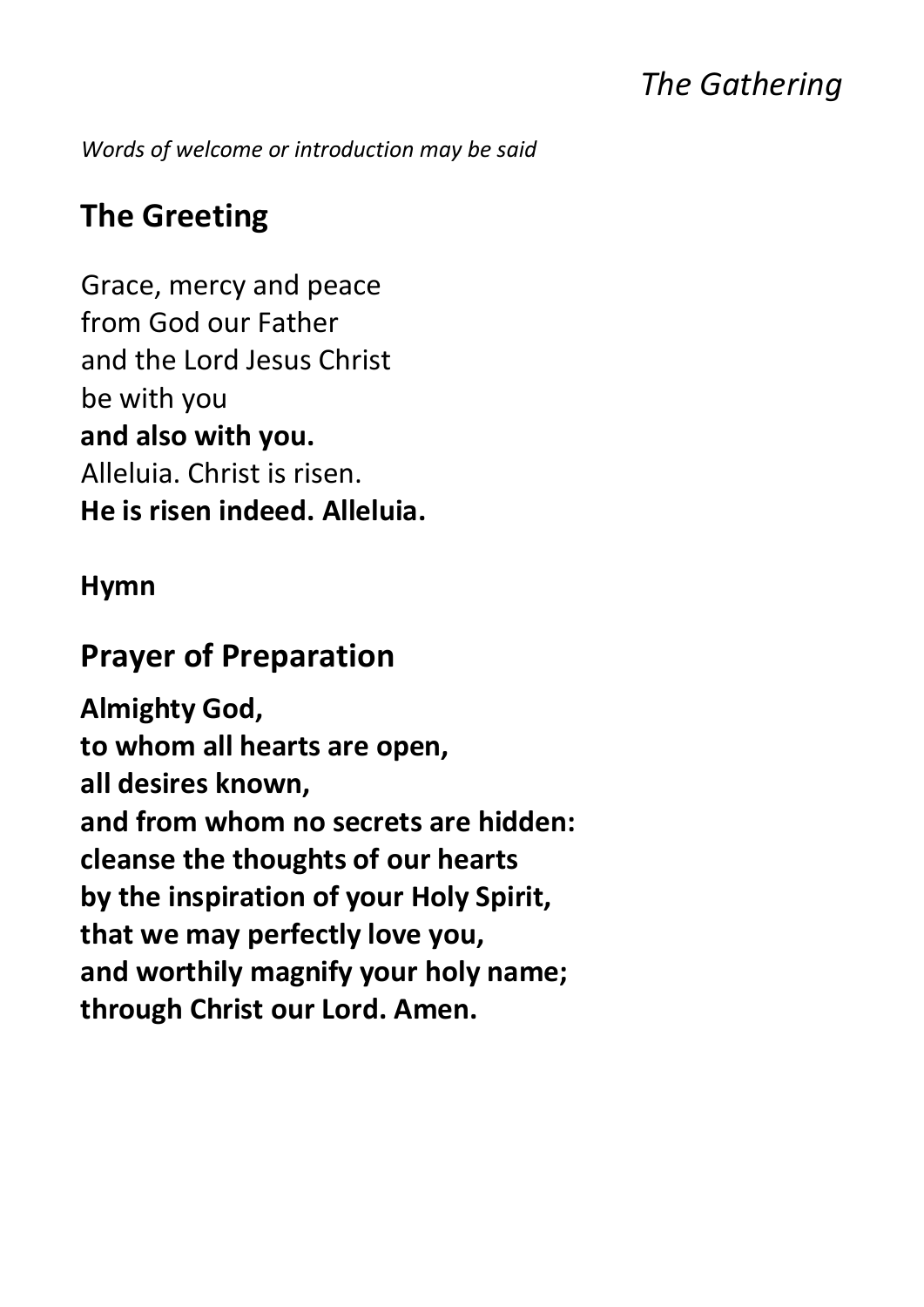## **Prayers of Penitence**

Christ our passover lamb has been sacrificed for us. Let us therefore rejoice by putting away all malice and evil and confessing our sins with a sincere and true heart.

*or*

What God has prepared for those who love him, he has revealed to us through the Spirit; for the Spirit searches everything. Therefore, let us in penitence open our hearts to the Lord, who has prepared good things for those who love him.

**Father eternal, giver of light and grace, we have sinned against you and against our neighbour, in what we have thought, in what we have said and done, through ignorance, through weakness, through our own deliberate fault. We have wounded your love and marred your image in us. We are sorry and ashamed and repent of all our sins. For the sake of your Son Jesus Christ, who died for us, forgive us all that is past and lead us out from darkness to walk as children of light. Amen.**

Almighty God, who forgives all who truly repent, have mercy upon you, pardon and deliver you from all your sins, confirm and strengthen you in all goodness, and keep *you* in life eternal; through Jesus Christ our Lord. **Amen.**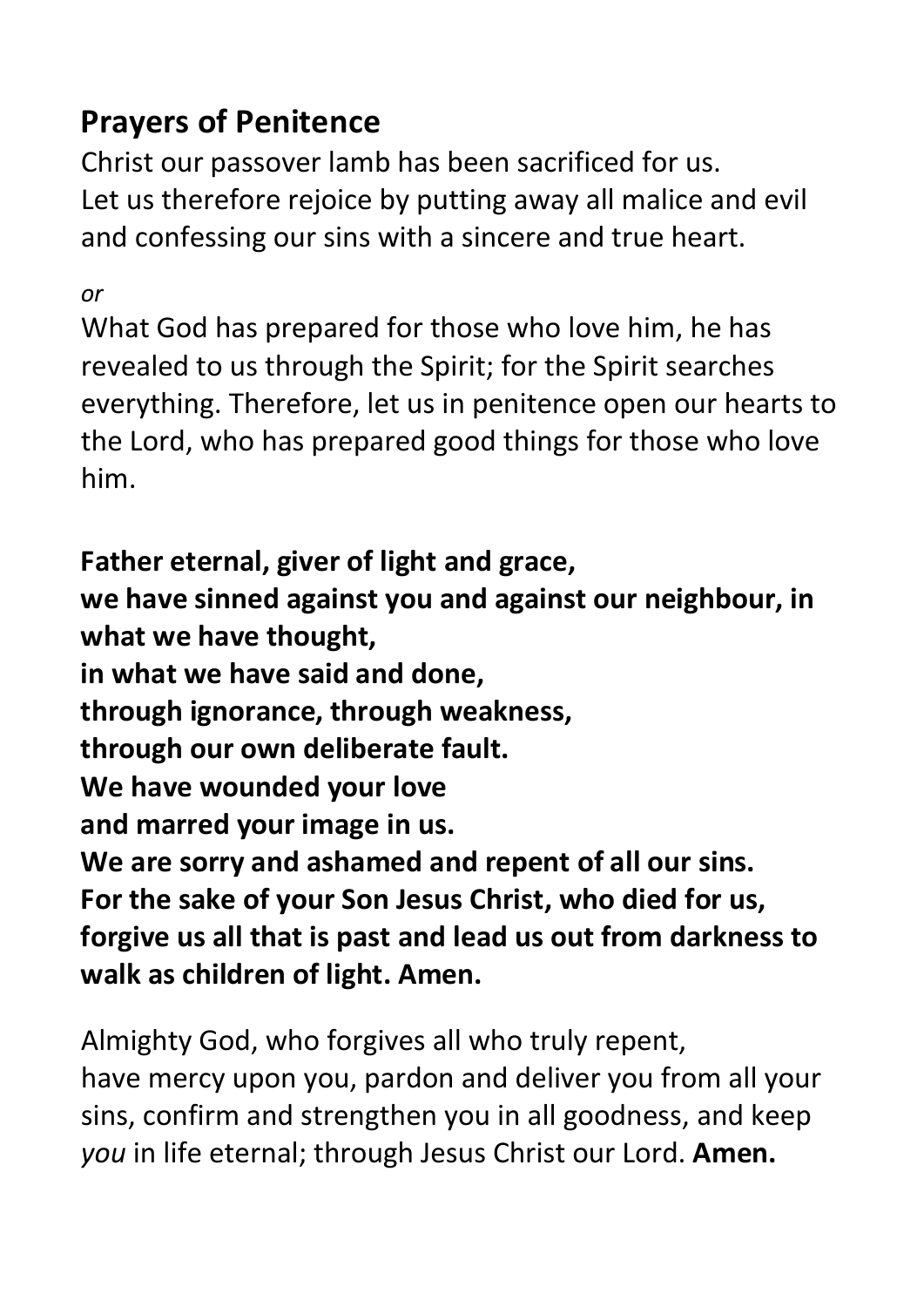#### **Gloria in Excelsis**

**Glory to God in the highest, and peace to his people on earth.**

**Lord God, heavenly King, almighty God and Father, we worship you, we give you thanks, we praise you for your glory.**

**Lord Jesus Christ, only Son of the Father, Lord God, Lamb of God, you take away the sin of the world: have mercy on us; you are seated at the right hand of the Father: receive our prayer.**

**For you alone are the Holy One, you alone are the Lord, you alone are the Most High, Jesus Christ, with the Holy Spirit, in the glory of God the Father. Amen.**

**The Collect**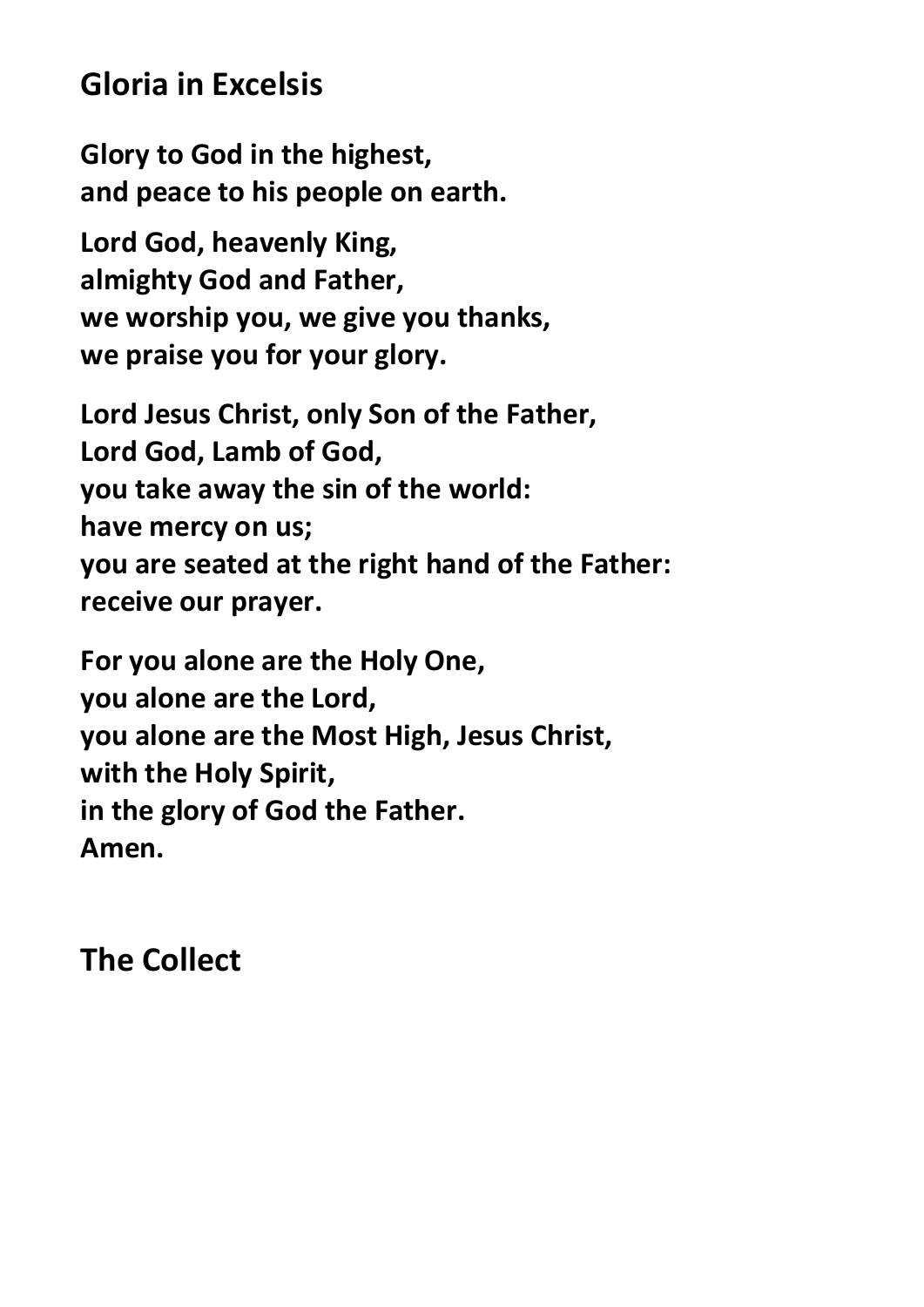## *The Liturgy of the Word*

## **First Reading**

*At the end the reader says*

This is the word of the Lord. **Thanks be to God.**

#### **Hymn**

#### **Gospel Reading**

Alleluia, alleluia.

I am the first and the last, says the Lord, and the living one; I was dead, and behold I am alive for evermore. **Alleluia.**

Hear the Gospel of our Lord Jesus Christ according to *N*. **Glory to you, O Lord.**

*At the end* This is the Gospel of the Lord. **Praise to you, O Christ.**

#### **Sermon**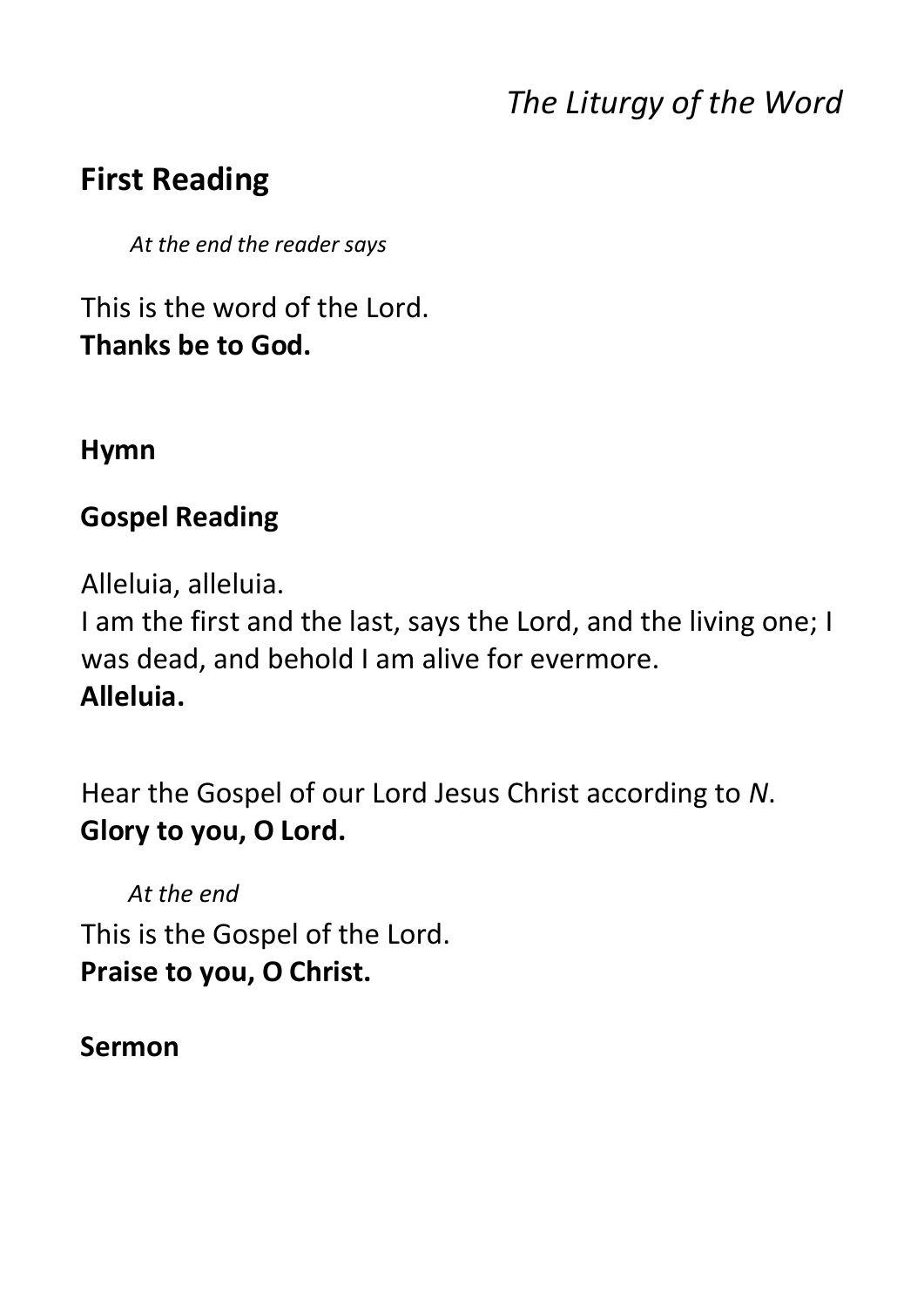## **The Nicene Creed**

**We believe in one God, the Father, the Almighty, maker of heaven and earth, of all that is, seen and unseen.**



**We believe in one Lord, Jesus Christ, the only Son of God, eternally begotten of the Father, God from God, Light from Light, true God from true God, begotten, not made, of one Being with the Father; through him all things were made. For us and for our salvation he came down from heaven, was incarnate from the Holy Spirit and the Virgin Mary and was made man. For our sake he was crucified under Pontius Pilate; he suffered death and was buried.**

**On the third day he rose again in accordance with the Scriptures; he ascended into heaven and is seated at the right hand of the Father. He will come again in glory to judge the living and the dead, and his kingdom will have no end.**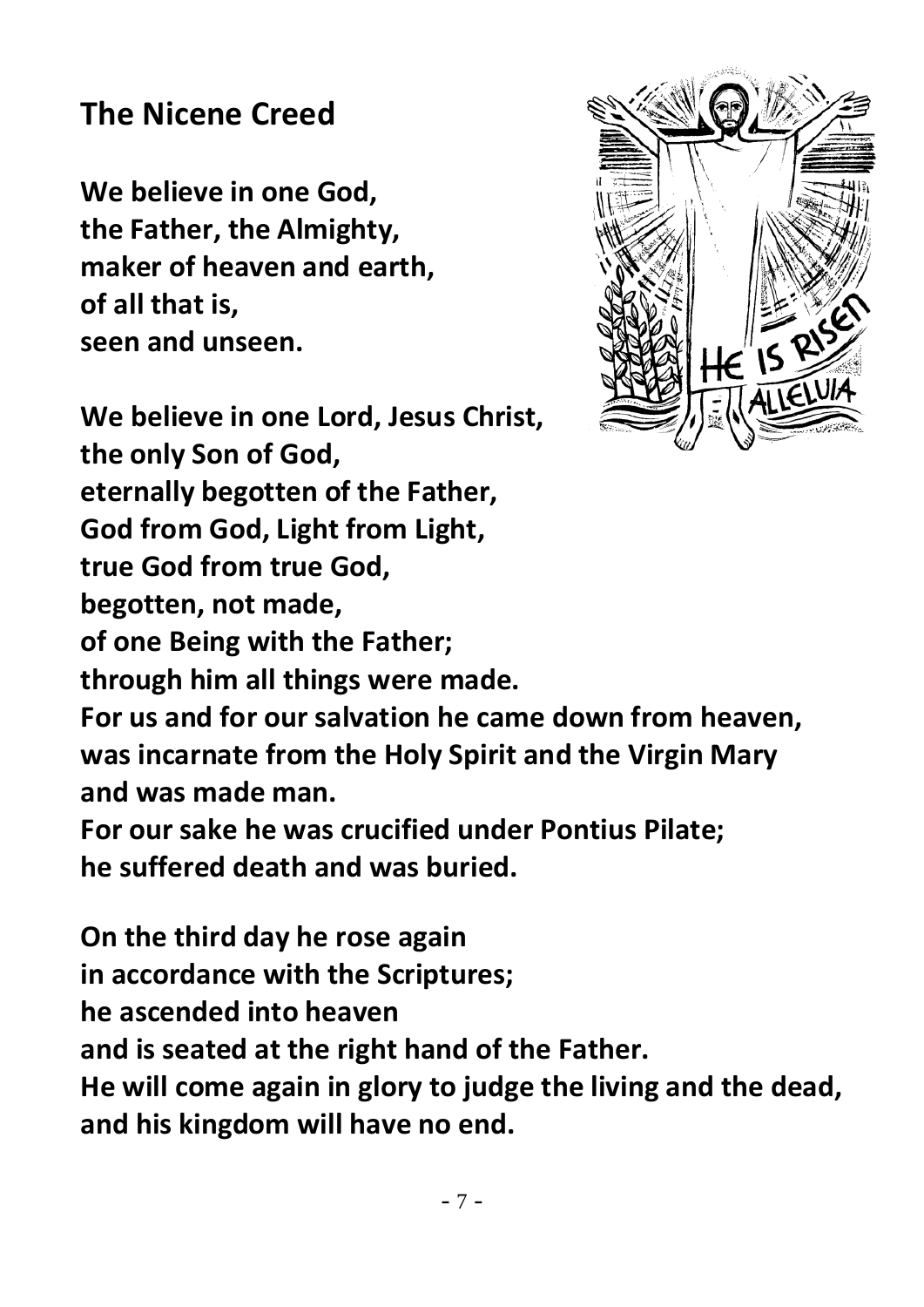**We believe in the Holy Spirit, the Lord, the giver of life, who proceeds from the Father and the Son, who with the Father and the Son is worshipped and glorified, who has spoken through the prophets. We believe in one holy catholic and apostolic Church. We acknowledge one baptism for the forgiveness of sins. We look for the resurrection of the dead, and the life of the world to come. Amen.**

## **Prayers of Intercession**

These responses may be used

Lord, in your mercy, Lord hear us.

**hear our prayer. Lord graciously hear us.**

And at the end

Merciful Father, **accept these prayers for the sake of your Son, our Saviour Jesus Christ. Amen.** 

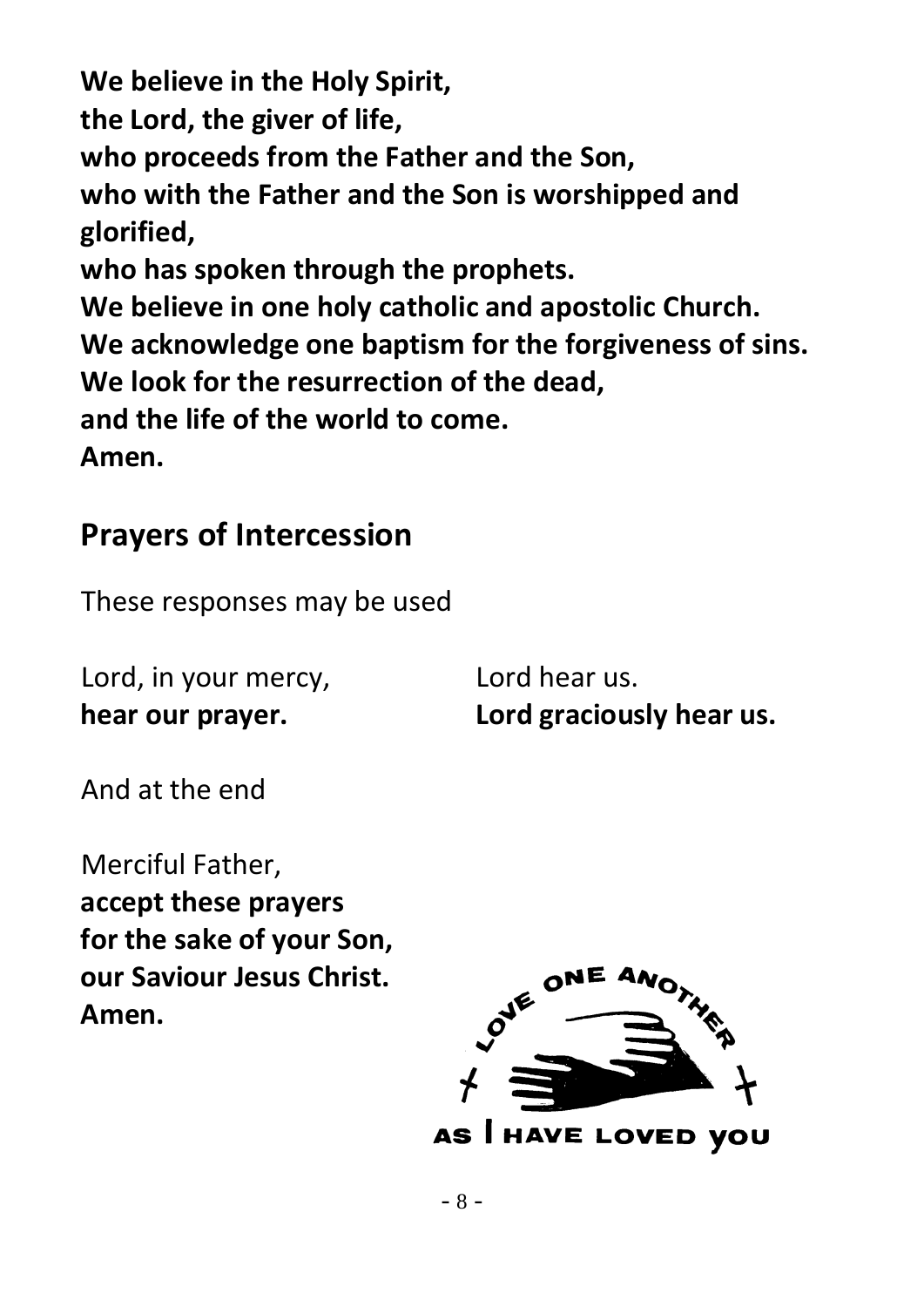### **The Peace**

The risen Christ came and stood among his disciples and said, 'Peace be with you.'

Then were they glad when they saw the Lord. Alleluia. or

God has made us one in Christ.

He has set his seal upon us and, as a pledge of what is to come, has given the Spirit to dwell in our hearts. Alleluia.

The peace of the Lord be always with you **and also with you.**

Let us offer one another a sign of peace.

*All may exchange a sign of peace*

#### **Hymn**

## **Preparation of the Table**

*The gifts of the people are gathered and presented The table is prepared and bread and wine are placed upon it*

As the grain once scattered in the fields and the grapes once dispersed on the hillside are now reunited on this table in bread and wine, so, Lord, may your whole Church soon be gathered together from the corners of the earth into your kingdom. **Amen.**

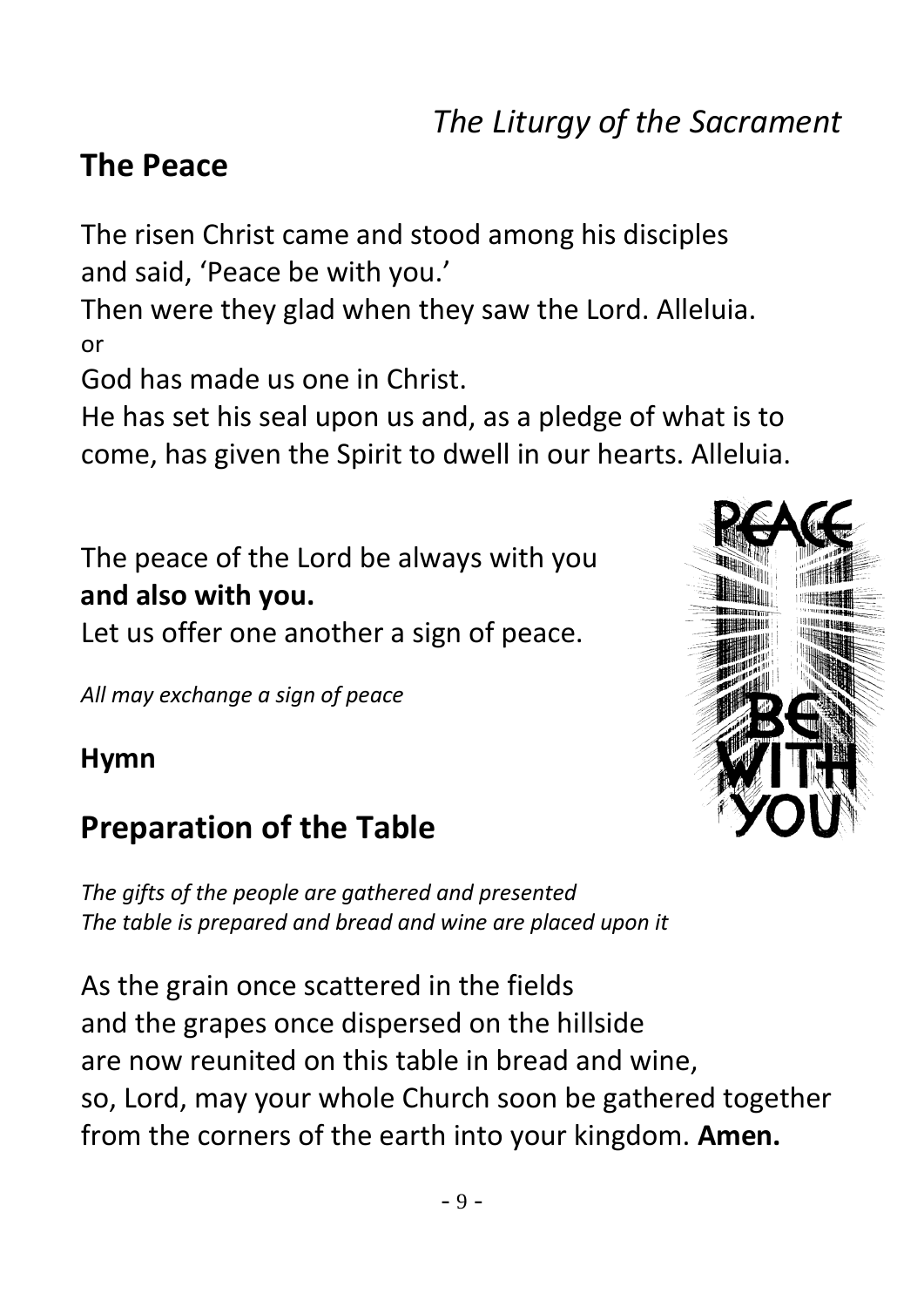**Yours, Lord, is the greatness, the power, the glory, the splendour, and the majesty; for everything in heaven and on earth is yours. All things come from you, and of your own do we give you.**

**Eucharistic Prayer A**

The Lord be with you **and also with you.**

Lift up your hearts. **We lift them to the Lord.**

Let us give thanks to the Lord our God. **It is right to give thanks and praise.**

It is indeed right, it is our duty and our joy, at all times and in all places to give you thanks and praise, holy Father, heavenly King, almighty and eternal God, through Jesus Christ your Son our Lord.

For he is your living Word; through him you have created all things from the beginning, and formed us in your own image.

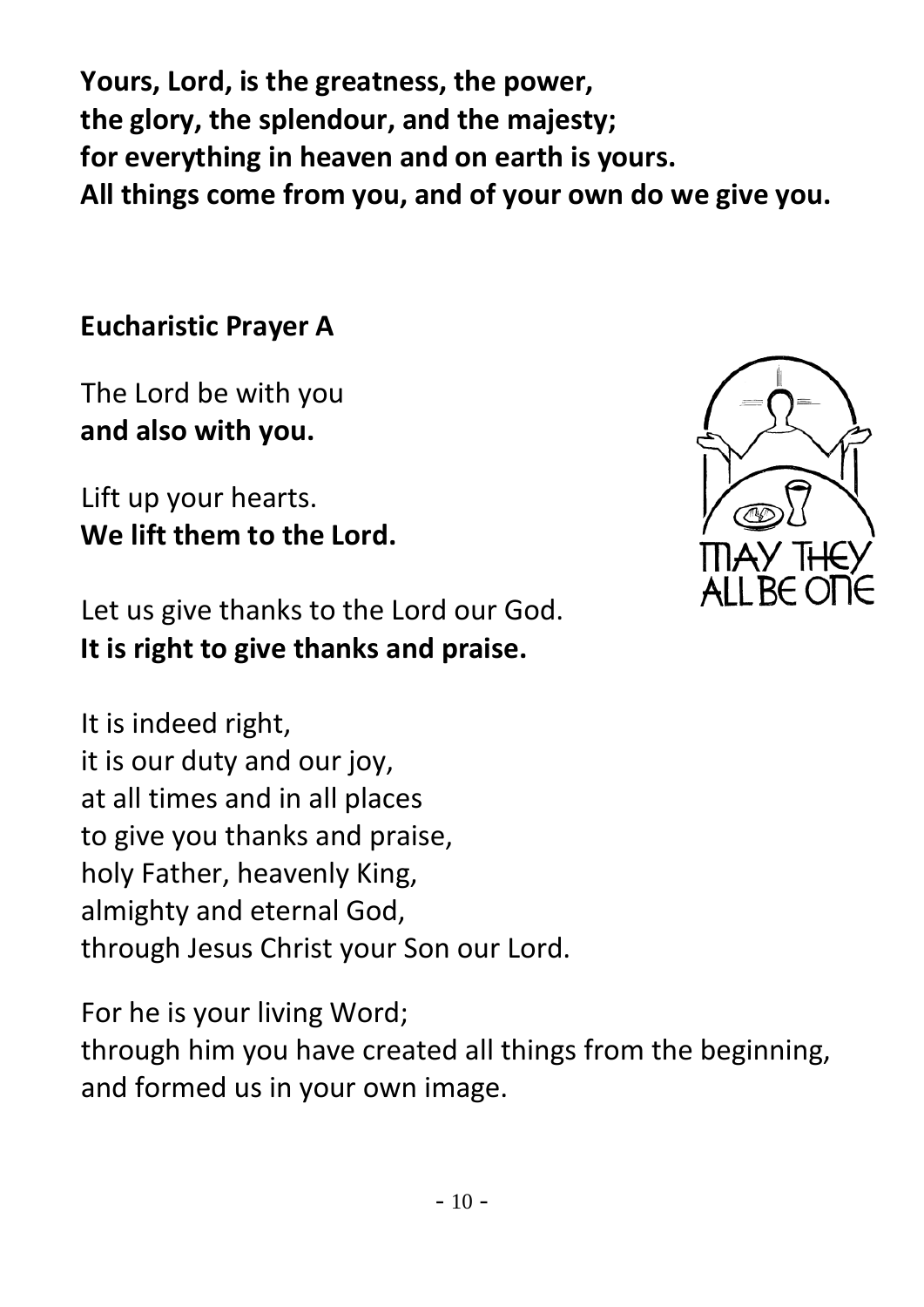Through him you have freed us from the slavery of sin, giving him to be born of a woman and to die upon the cross; you raised him from the dead and exalted him to your right hand on high.

Through him you have sent upon us your holy and life-giving Spirit, and made us a people for your own possession.

But chiefly are we bound to praise you because you raised him gloriously from the dead. For he is the true paschal lamb who was offered for us, and has taken away the sin of the world. By his death he has destroyed death, and by his rising to life again he has restored to us everlasting life.

Therefore with angels and archangels, and with all the company of heaven, we proclaim your great and glorious name, for ever praising you and *saying*:

**Holy, holy, holy Lord, God of power and might, heaven and earth are full of your glory. Hosanna in the highest. Blessed is he who comes in the name of the Lord. Hosanna in the highest.**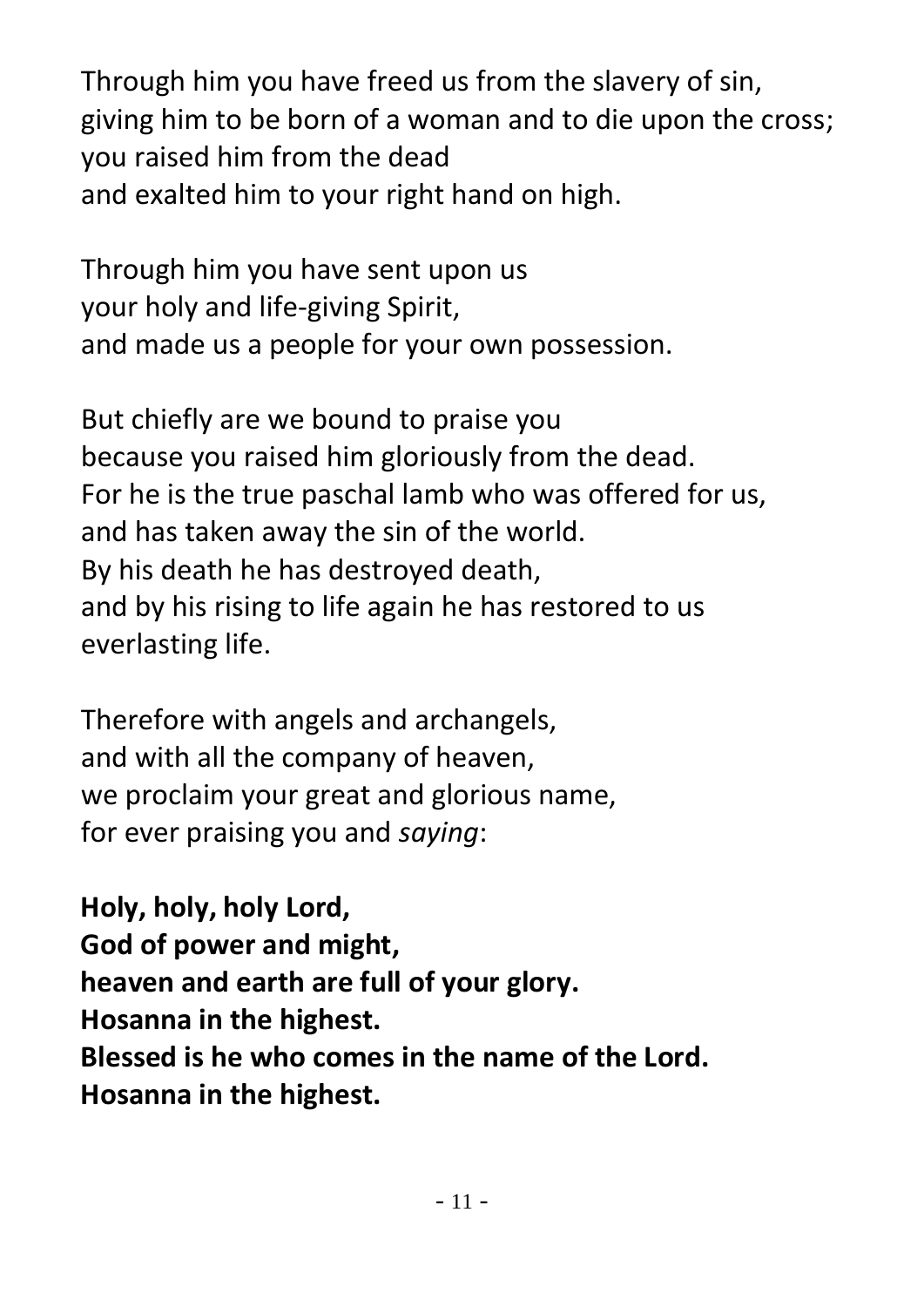Accept our praises, heavenly Father, through your Son our Saviour Jesus Christ, and as we follow his example and obey his command, grant that by the power of your Holy Spirit these gifts of bread and wine may be to us his body and his blood;

who, in the same night that he was betrayed, took bread and gave you thanks; he broke it and gave it to his disciples, saying: Take, eat; this is my body which is given for you; do this in remembrance of me.

In the same way, after supper he took the cup and gave you thanks; he gave it to them, saying:

Drink this, all of you; this is my blood of the new covenant, which is shed for you and for many for the forgiveness of sins. Do this, as often as you drink it, in remembrance of me.

Therefore, heavenly Father, we remember his offering of himself made once for all upon the cross; we proclaim his mighty resurrection and glorious ascension; we look for the coming of your kingdom, and with this bread and this cup we make the memorial of Christ your Son our Lord.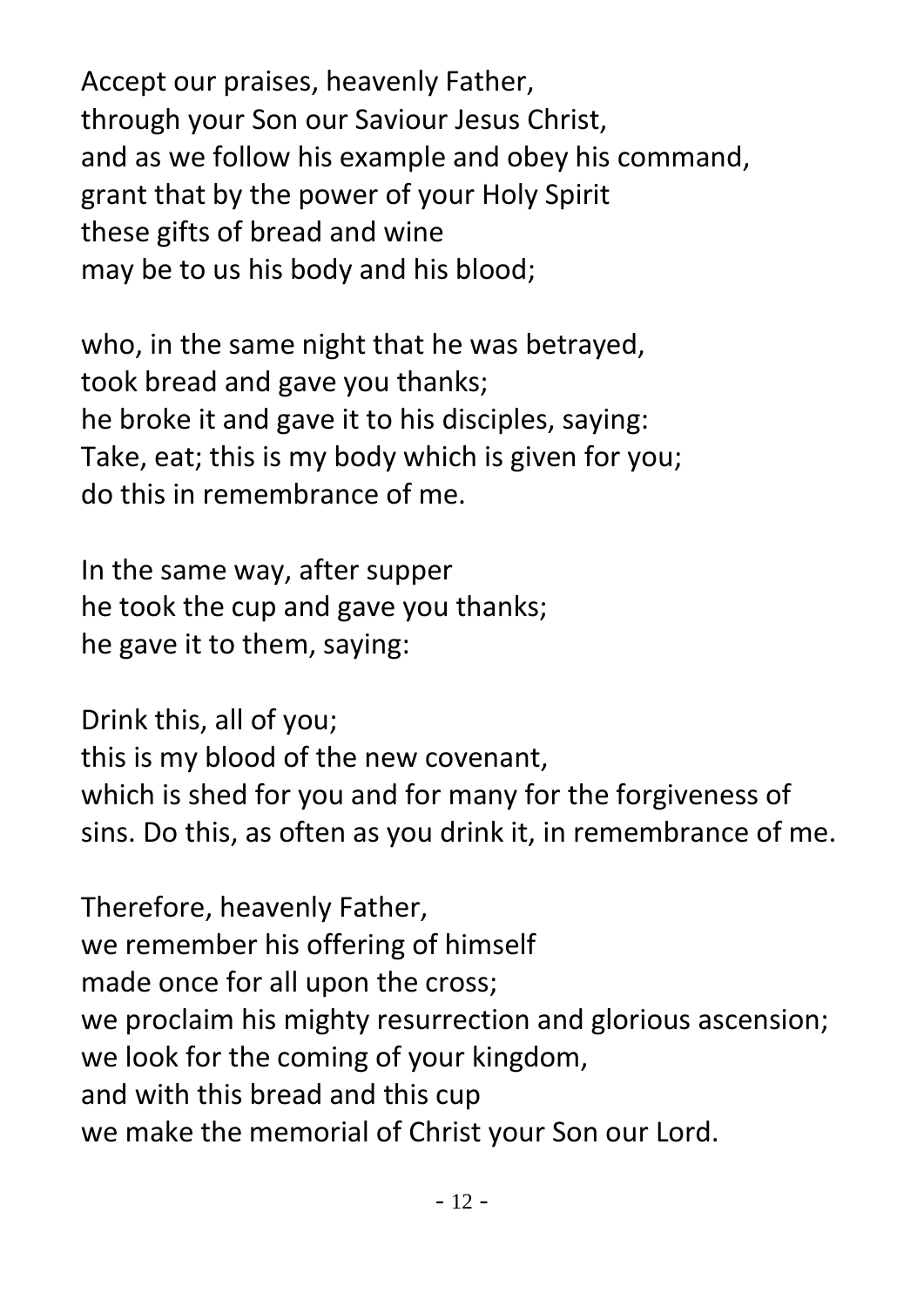Great is the mystery of faith: **Christ has died: Christ is risen: Christ will come again.** or Praise to you, Lord Jesus: **Dying you destroyed our death, rising you restored our life: Lord Jesus, come in glory.** 

Accept through him, our great high priest, this our sacrifice of thanks and praise, and as we eat and drink these holy gifts in the presence of your divine majesty, renew us by your Spirit, inspire us with your love and unite us in the body of your Son, Jesus Christ our Lord.

Through him, and with him, and in him, in the unity of the Holy Spirit, with all who stand before you in earth and heaven, we worship you, Father almighty, in songs of everlasting praise:

#### **Blessing and honour and glory and power be yours for ever and ever. Amen.**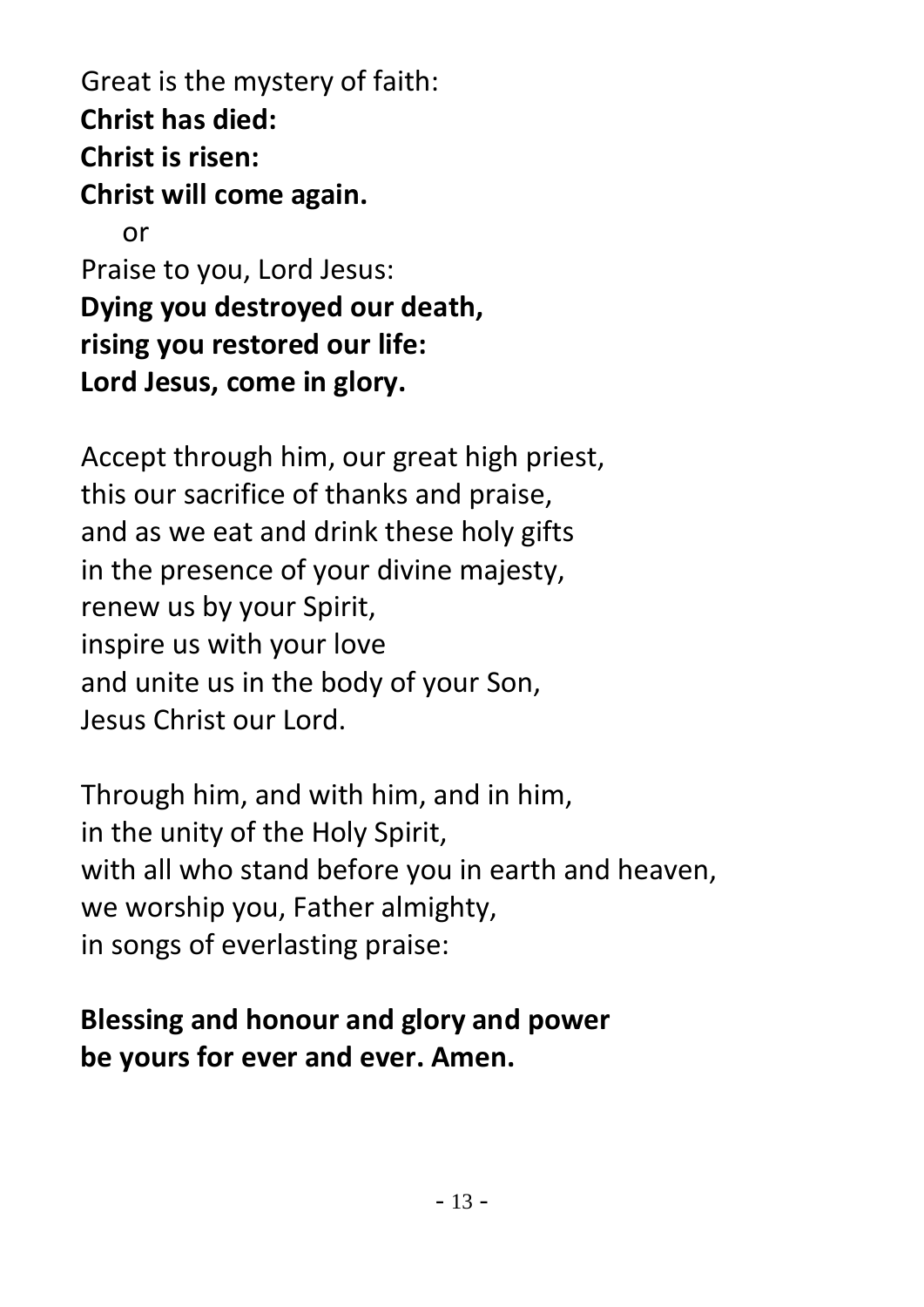## **Eucharistic Prayer G**

The Lord be with you **and also with you.**

Lift up your hearts. **We lift them to the Lord.**



Let us give thanks to the Lord our God. **It is right to give thanks and praise.**

Blessed are you, Lord God, our light and our salvation; to you be glory and praise for ever.

From the beginning you have created all things and all your works echo the silent music of your praise. In the fullness of time you made us in your image, the crown of all creation.

You give us breath and speech, that with angels and archangels and all the powers of heaven we may find a voice to sing your praise:

**Holy, holy, holy Lord, God of power and might, heaven and earth are full of your glory. Hosanna in the highest. Blessed is he who comes in the name of the Lord. Hosanna in the highest.**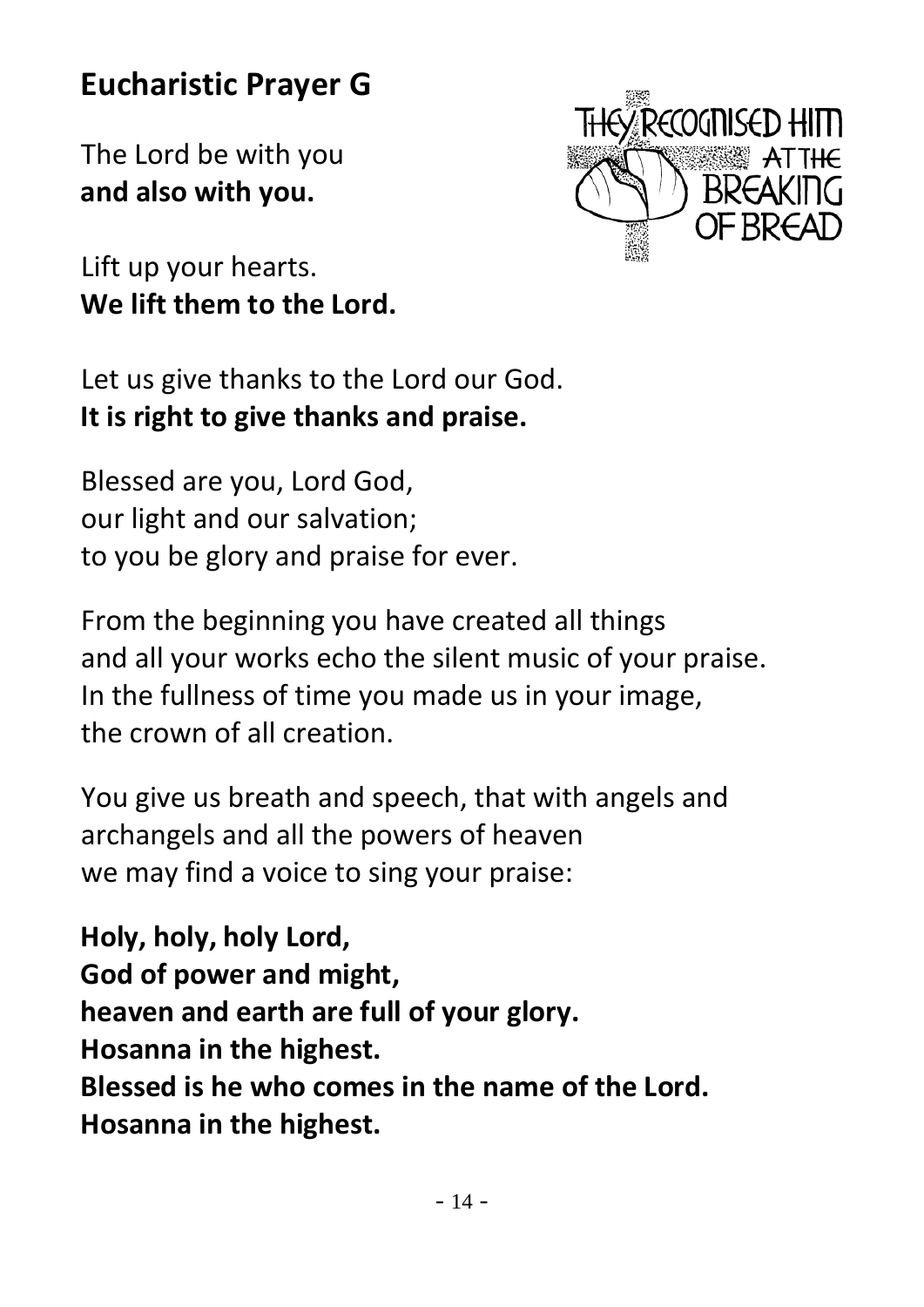How wonderful the work of your hands, O Lord. As a mother tenderly gathers her children, you embraced a people as your own. When they turned away and rebelled your love remained steadfast.

From them you raised up Jesus our Saviour, born of Mary, to be the living bread, in whom all our hungers are satisfied.

He offered his life for sinners, and with a love stronger than death he opened wide his arms on the cross.

On the night before he died, he came to supper with his friends and, taking bread, he gave you thanks. He broke it and gave it to them, saying: Take, eat; this is my body which is given for you; do this in remembrance of me.

At the end of supper, taking the cup of wine, he gave you thanks, and said:

Drink this, all of you; this is my blood of the new covenant, which is shed for you and for many for the forgiveness of sins. Do this, as often as you drink it, in remembrance of me.

Great is the mystery of faith: **Christ has died: Christ is risen: Christ will come again.**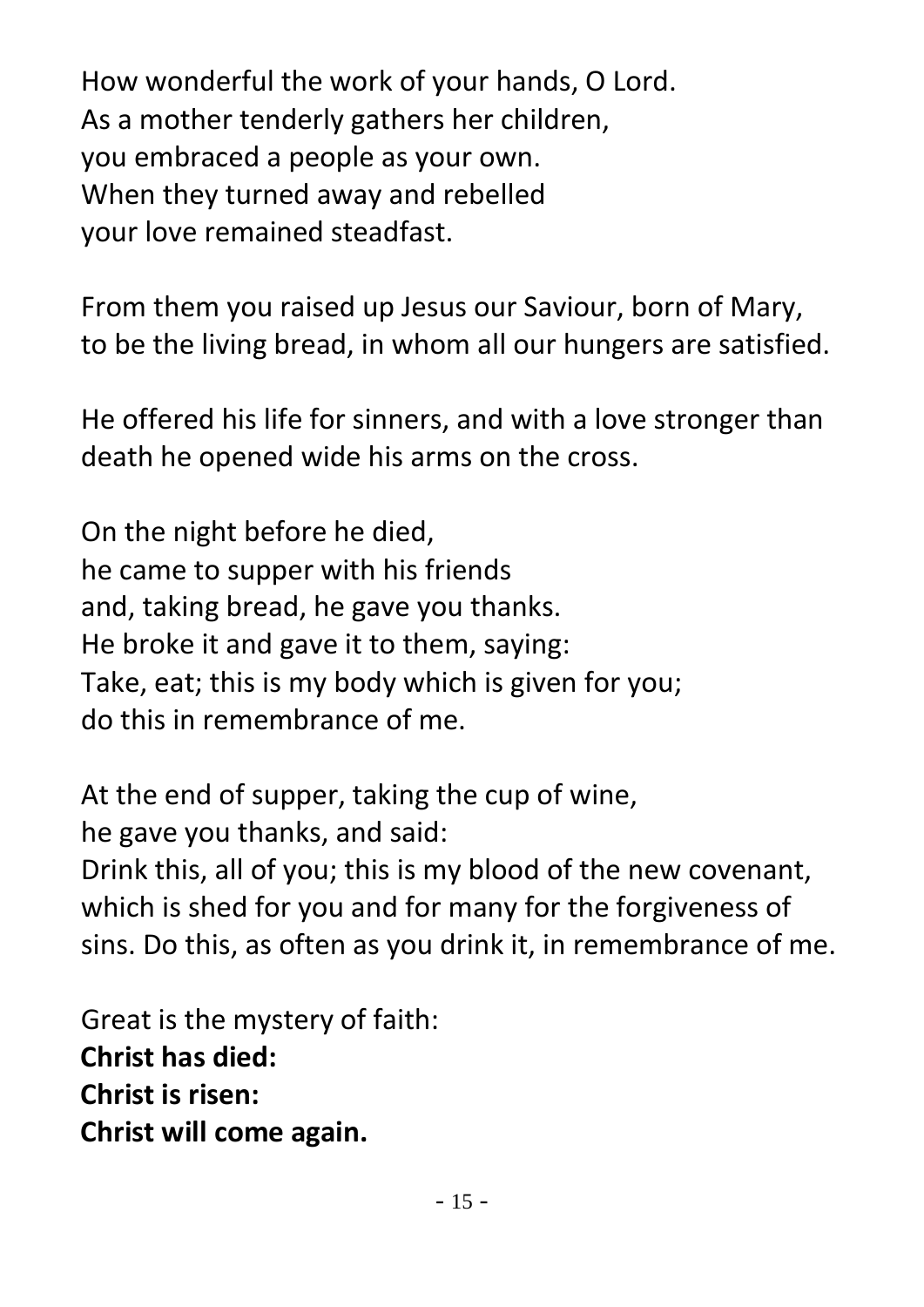*or* Praise to you, Lord Jesus: **Dying you destroyed our death, rising you restored our life: Lord Jesus, come in glory.**

Father, we plead with confidence his sacrifice made once for all upon the cross; we remember his dying and rising in glory, and we rejoice that he intercedes for us at your right hand.

Pour out your Holy Spirit as we bring before you these gifts of your creation; may they be for us the body and blood of your dear Son.

As we eat and drink these holy things in your presence, form us in the likeness of Christ, and build us into a living temple to your glory. Remember, Lord, your Church in every land. Reveal her unity, guard her faith, and preserve her in peace …

Bring us at the last with [N and] all the saints to the vision of that eternal splendor for which you have created us; through Jesus Christ, our Lord, by whom, with whom, and in whom, with all who stand before you in earth and heaven, we worship you, Father almighty, in songs of everlasting

praise:

Blessing and honour and glory and power be yours for ever and ever. Amen.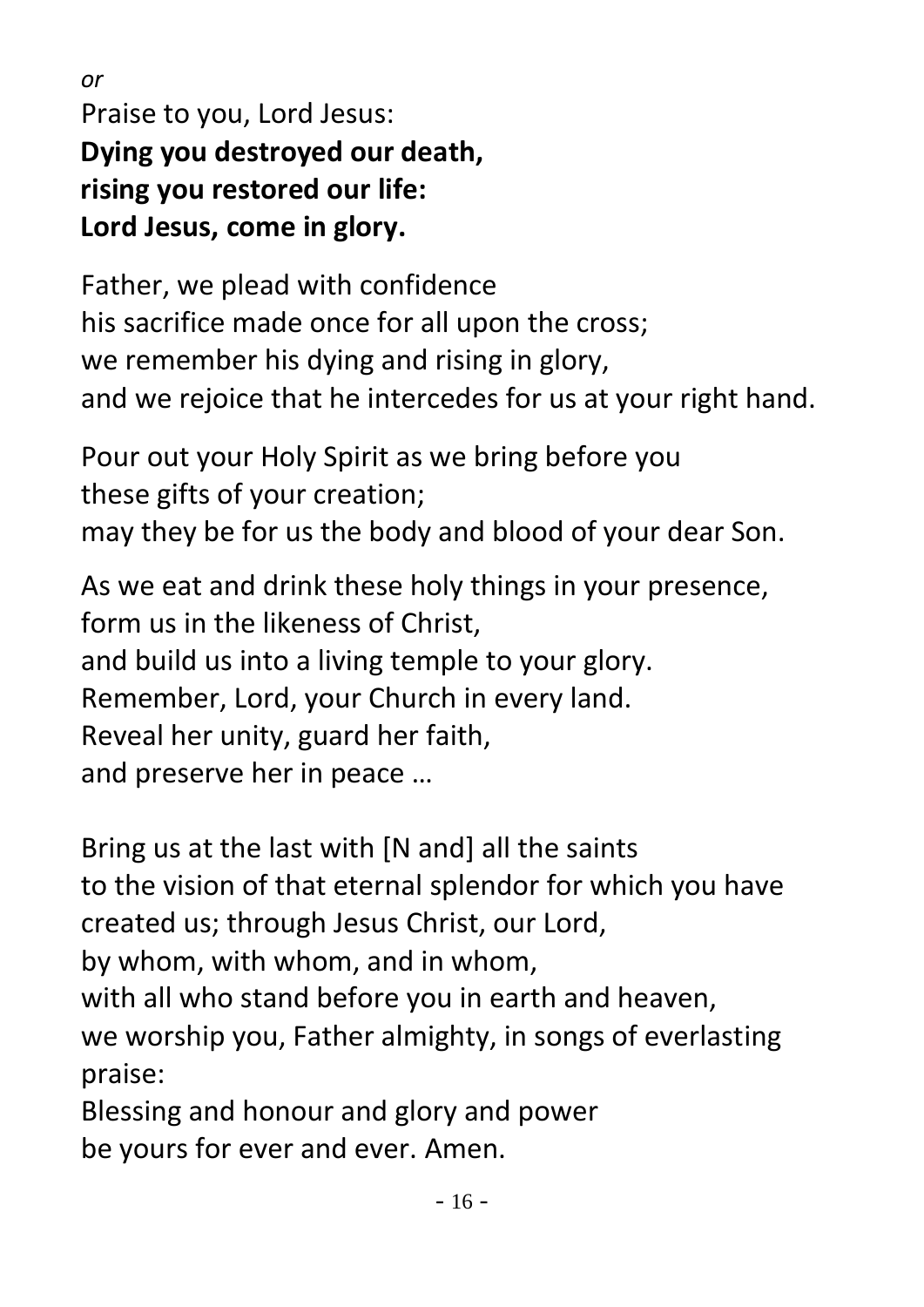#### **The Lord's Prayer**

As our Saviour taught us, so we pray **Our Father in heaven, hallowed be your name, your kingdom come, your will be done, on earth as in heaven. Give us today our daily bread. Forgive us our sins as we forgive those who sin against us. Lead us not into temptation but deliver us from evil. For the kingdom, the power, and the glory are yours now and for ever. Amen.**

#### **Breaking of the Bread**

We break this bread to share in the body of Christ. **Though we are many, we are one body, because we all share in one bread.**



**Jesus, Lamb of God, have mercy on us. Jesus, bearer of our sins, have mercy on us. Jesus, redeemer of the world, grant us peace.**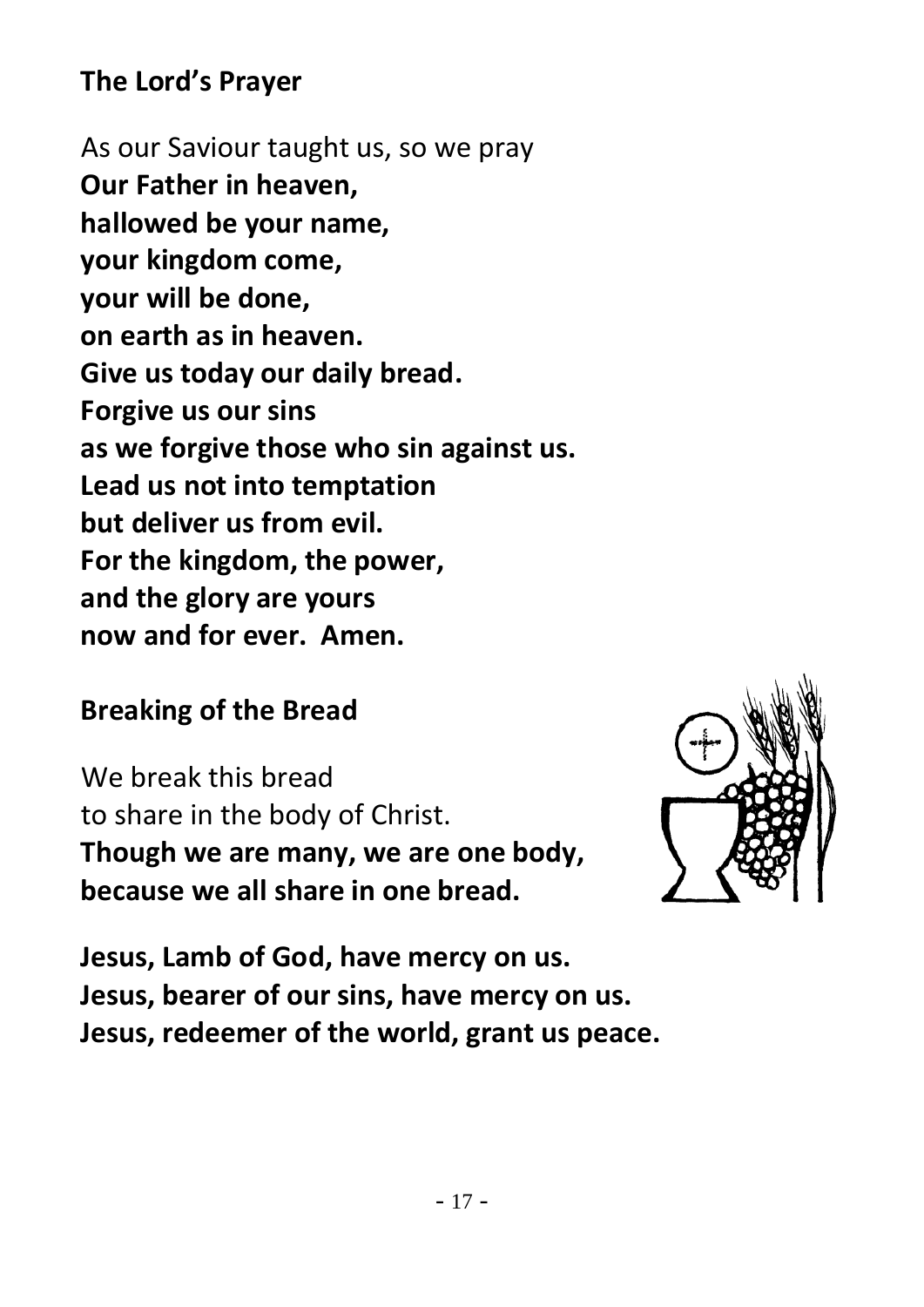## **Giving of Communion**

Alleluia. Christ our passover is sacrificed for us. **Therefore let us keep the feast. Alleluia.**

## **Prayer after Communion**

*Silence is kept*

*The president says the post-communion prayer followed by*

**Almighty God, we thank you for feeding us with the body and blood of your Son Jesus Christ. Through him we offer you our souls and bodies to be a living sacrifice. Send us out in the power of your Spirit to live and work to your praise and glory. Amen.**

*The Notices are given and Banns of marriage are read*

**Hymn**

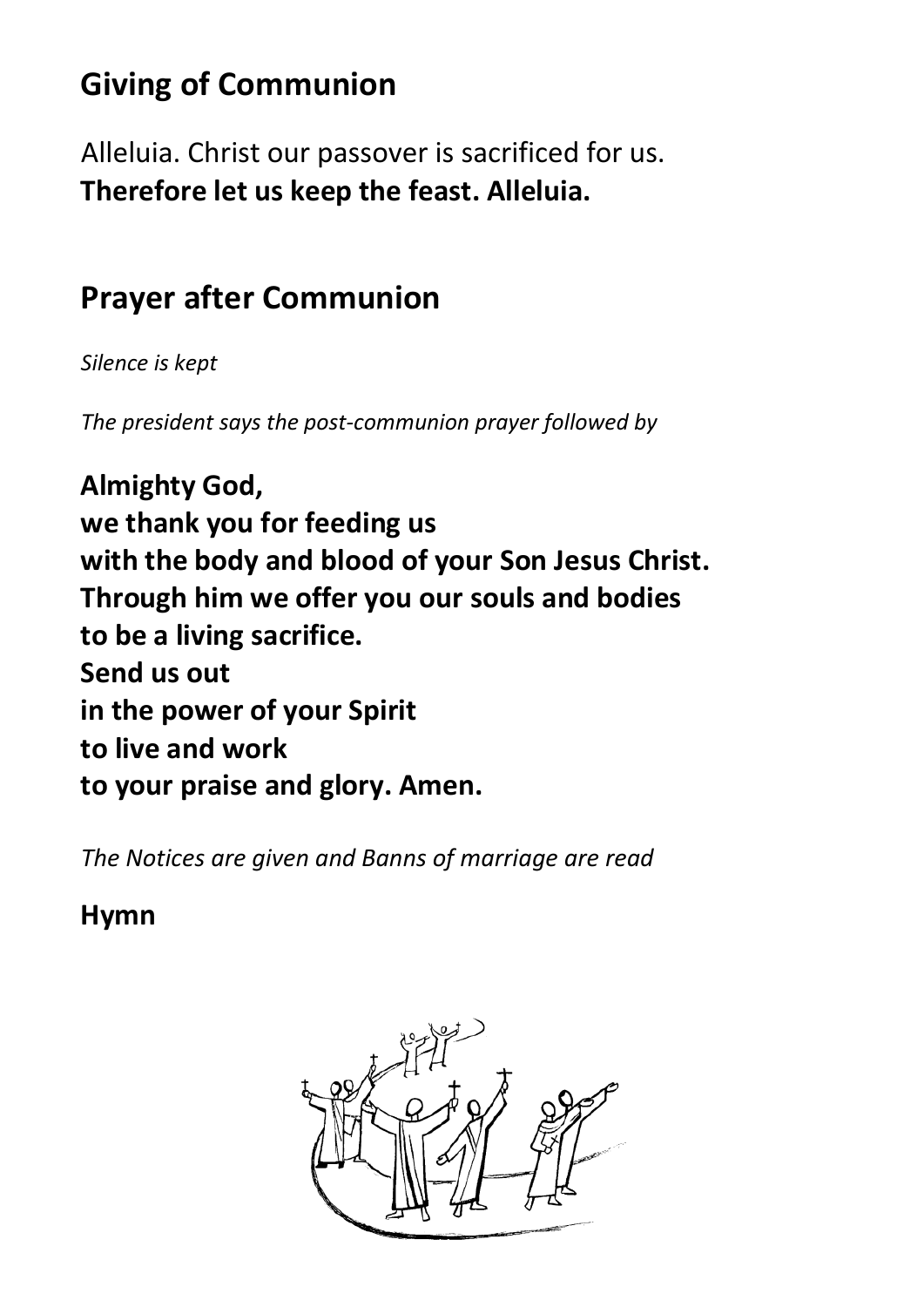#### **Blessing**

The God of peace, who brought again from the dead our Lord Jesus, that great shepherd of the sheep, through the blood of the eternal covenant, make you perfect in every good work to do his will, working in you that which is well-pleasing in his sight; and the blessing of God almighty, the Father, the Son, and the Holy Spirit, be among you and remain with you always. **Amen.**

The Spirit of truth lead you into all truth, give you grace to confess that Jesus Christ is Lord, and strengthen you to proclaim the word and works of God; and the blessing of God almighty, the Father, the Son, and the Holy Spirit, be among you and remain with you always. **Amen.**



Go in the peace of Christ. Alleluia, Alleluia.

**Thanks be to God. Alleluia, Alleluia.**